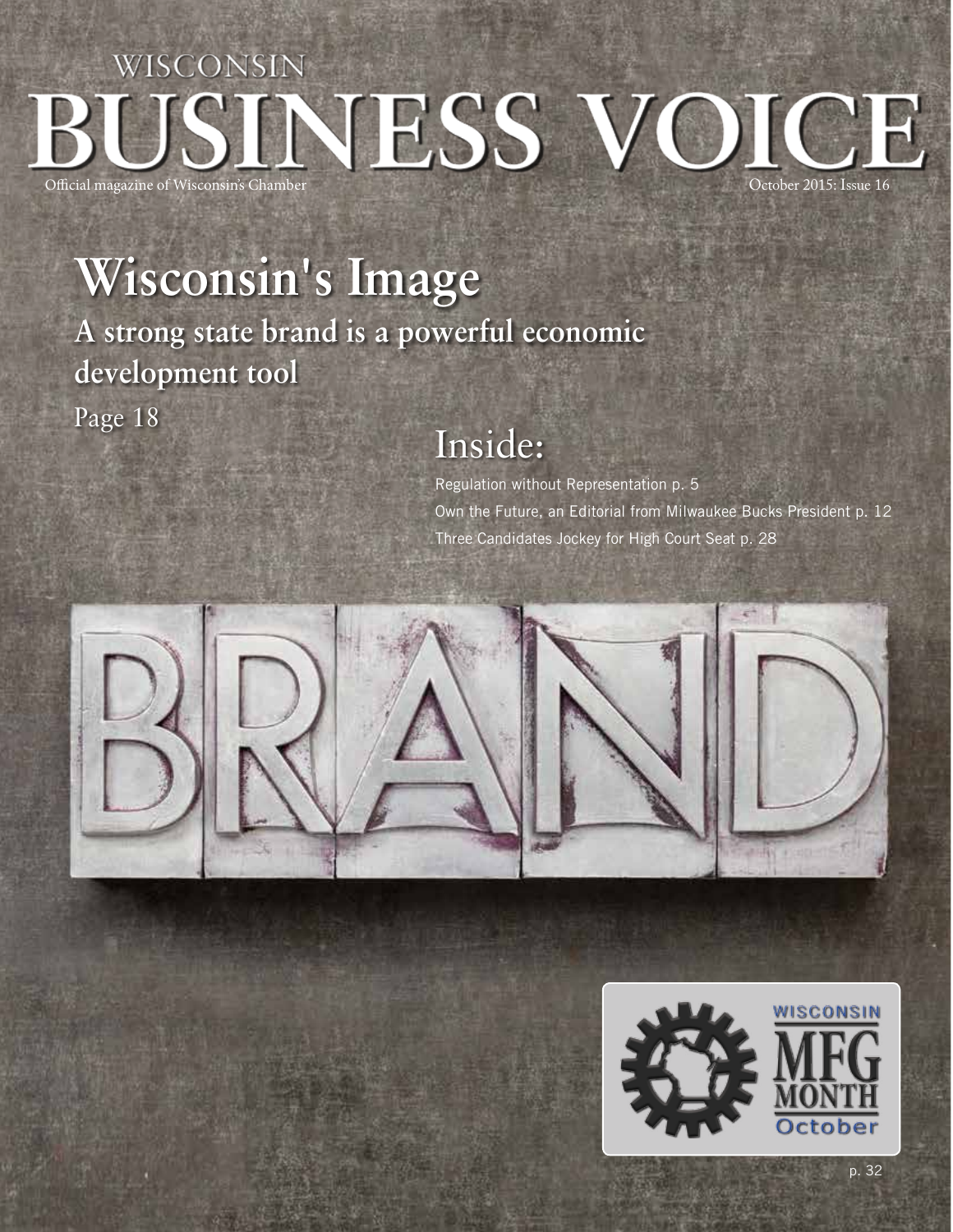# **BRANDING**

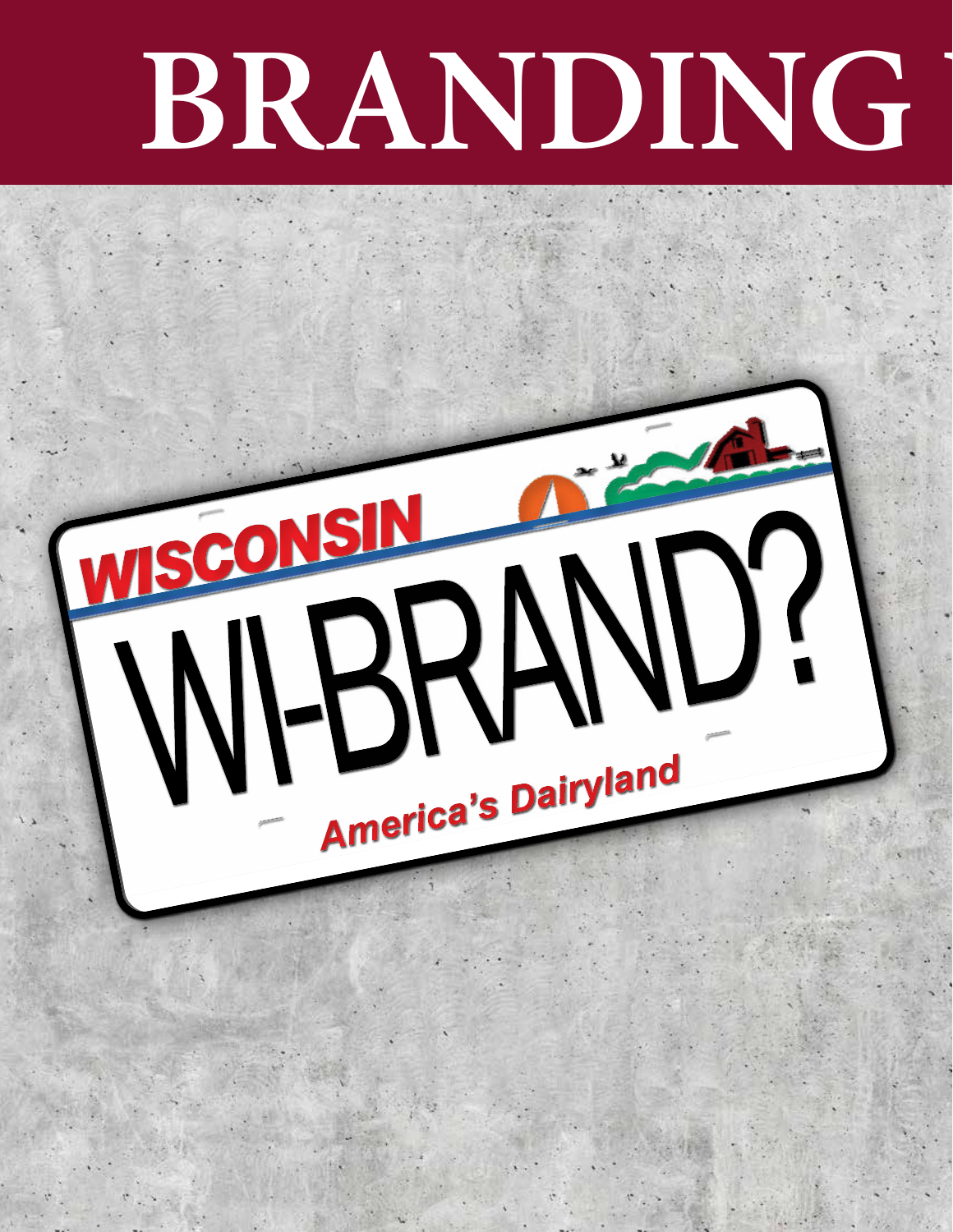# **BRANDING WISCONSIN**

## **What Does Wisconsin Mean To You?**

#### **A Strong State Brand is a Powerful Economic Development Tool**

#### *By Mark Crawford*

It's not easy to build a state brand. It must<br>
carry a simple yet unified message that<br>
rings true for both business and quality carry a simple yet unified message that rings true for both business and quality of life, on multiple levels. It requires serious long-term commitment, financing, leadership and collaboration among all key stakeholders, as well as the creativity and smarts to bring it all together in a single, resonant message. It must also be true – if the message is not authentic, or poorly designed, it will create confusion and doubt, sending prospective businesses and talented workers to develop their futures elsewhere.

A complete state brand reflects both economic development (Wisconsin is a good place to do business) and quality of life/tourism (Wisconsin is great place to live, work, raise a family, go to school).

Wisconsin's "business brand" has evolved dramatically over the last several years. "To many corporations and commercial real estate professionals, Wisconsin was never really in the conversation for significant expansions or investments undergoing a national search," says Tricia R. Braun, deputy secretary and chief operation officer for Wisconsin Economic Development Corporation (WEDC). "Now, because of an aggressive campaign bolstered by regulatory and policy reforms, we have the attention of these critical audiences."

No audience is more attentive than site selection consultants.

"I am hard pressed to name a state that has done a better job of transforming its business

climate over a relatively short period of time," indicates John H. Boyd, principal with The Boyd Company in Princeton, New Jersey, a leading site selection firm that has also conducted research for several state branding campaigns. "This is very timely for the state, as we see huge opportunities for Wisconsin to benefit from the revival of U.S. manufacturing and reshoring trends in that sector."

Business climate is only one-half of a complete state brand – the other half is tourism and quality of life.

A recent survey by Longwoods International USA, a travel and tourism

research group based in Bay City, Michigan, shows Midwestern consumers have a very positive attitude toward Wisconsin, especially for scenery, state parks, fishing, wildlife and fall colors. "In fact, Wisconsin ranked first as the place people would really enjoy visiting, ahead of its regional competitors Michigan, Illinois, Minnesota, Missouri, Indiana and Iowa," states George Zimmermann, chairman of Longwoods International USA and former director of tourism for Michigan. Wisconsin cities also consistently make Livability's top-100 list for best small- to mid-sized cities in which to live and work – another strong indicator of Wisconsin's highly ranked quality of life.

**"Business climate is only one-half of a complete state brand – the other half is tourism and quality of life. "**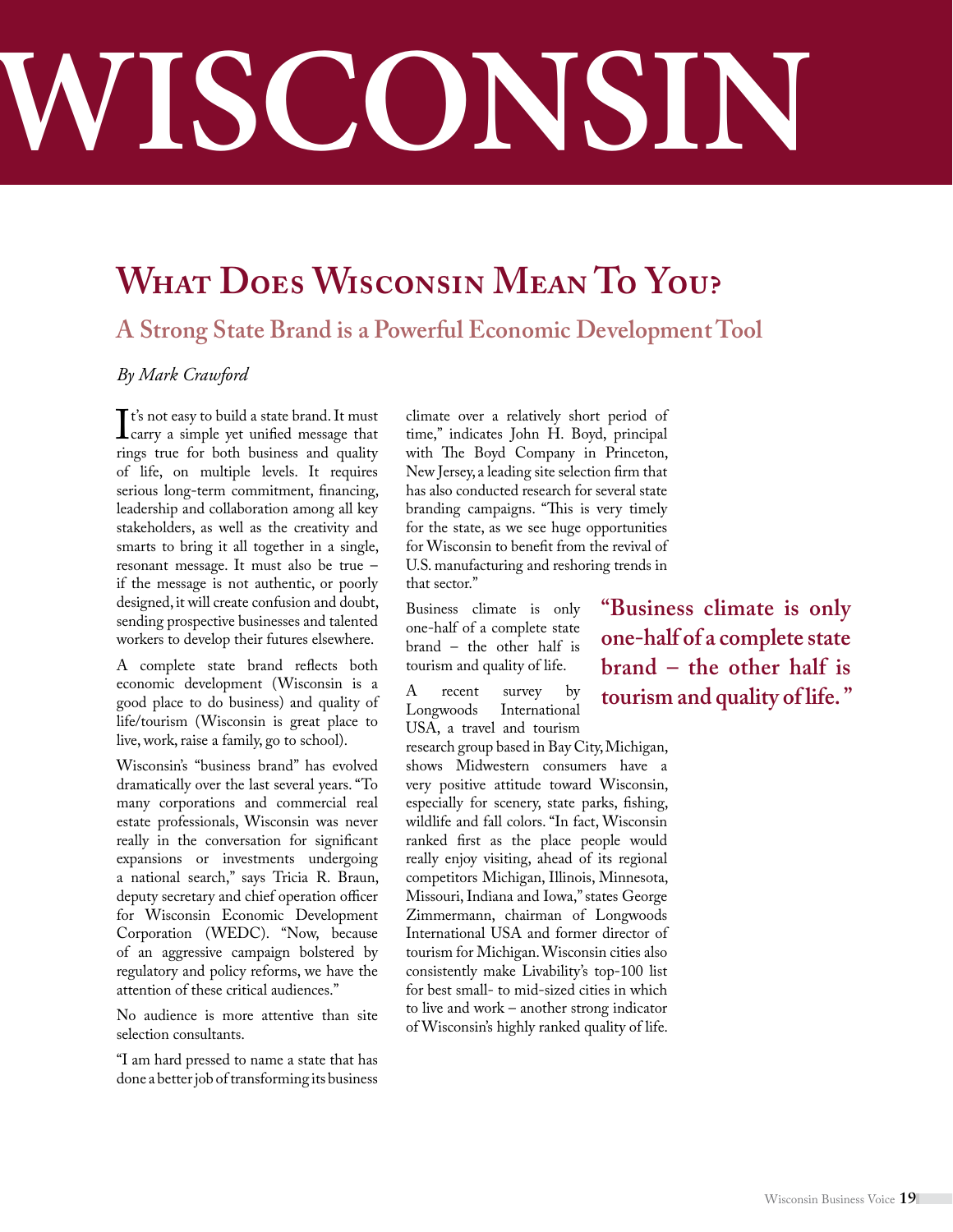For brand-making, the challenge is tying business climate and quality of life together in a single unified brand. The brand also needs to acknowledge the highly popular and more stereotypical views of Wisconsin, such as beer, cheeseheads and the Green Bay Packers – all strong "mini-brands" of their own that are deeply entrenched outside the state. "Wisconsin is known for its natural resources and attractive tourist destinations, but we still need to work collectively on expanding people's perceptions of our state to include the many positive attributes beyond the beer and cheese for which we are famous," says Kelly Lietz, vice president of marketing for WEDC.

"We cannot be 'fearful' of these perceptions of the state," adds Daniel Nelson, president and CEO of Nelson Schmidt, a marketing firm with offices in Milwaukee and Madison. "In fact, we should embrace them. It's our deep-seated culture of brewing beer, dairy farming and manufacturing that has led us to evolve to where we are today – being innovative leaders in water technology, energy and power, food and beverage, bioscience and other industries."

#### **Benefits of a Strong Brand**

A strong brand attracts not only robust economic development from outside state borders, but also top talent. Drawn by the high quality of life, outstanding academic institutions and innovative thinking in Wisconsin, out-of-state students will come here to get their education and hopefully stay and join the workforce, perhaps even becoming thought leaders in their fields.

"A strong state brand leads to more loyal businesses, more predictable revenue streams and greater economic stability, which create less pressure to compete with other states on tax credits or other incentives," says Marsha Lindsay, CEO and brand expert for Lindsay, Stone and Briggs, an advertising firm in Madison.

Unified enthusiasm around a brand and its message can propel the state's brand mission forward and create more efficiency and consistency across state agencies. "If the message is delivered with one brand platform in mind, and the state offers a complete package of being a great place to work, live and play, there is a cohesive message presented to the audience," says Nelson. Although campaigns can be altered for different audiences – for example, attraction, talent recruitment, business retention, startup support – "if we can start with a unified brand platform," he continues, "each campaign will shape and reinforce the perception we want to deliver."

#### **Building Wisconsin's Brand**

Nelson Schmidt was hired by WEDC three years ago to build the state's business brand. Early research identified Kentucky (Unbridled Passion), Michigan (Pure Michigan) and Wyoming (Forever West) as examples of states with fairly strong brands. Each state showed consistency and discipline in the management of the brand's message, supported by the necessary infrastructure. However, after reviewing the brands of all 50 states, Nelson concluded that no state has developed a brand that does a good job of tying business and quality of life together.

Nelson and his team travelled across Wisconsin to see how the state is perceived by its residents. Interviewees identified strongly with the Green Bay Packer and beer themes. As Nelson developed what became the new In Wisconsin® campaign, he made it a point to acknowledge these strong allegiances in the overall economic development message. For example, beer was connected to Wisconsin's strength in water technology and dairy/agriculture was linked to energy innovation and power control. "These deep, authentic identities within the state can be linked to economic development and managed at the state level through the In Wisconsin® brand," says Nelson.

In Wisconsin® – introduced less than a year ago – has been effective in bringing attention to Wisconsin's improved business climate. Now Nelson Schmidt is working with the state to possibly expand the brand to include tourism and quality of life. This would involve input from key stakeholders such as WEDC, Department of Workforce Development, Department of Tourism, Department of Agriculture, Trade and Consumer Protection. "To make this work, however, there must be an 'owner' designated by senior management to oversee planning and implementation, such as a chief marketing officer," says Nelson.

"Many perspectives must be taken into consideration and many stakeholders need to feel involved in the process in order for it to succeed," adds Lietz. "The exercise is as much internally focused as it is targeted toward outside audiences. In the end, the goal is not only to clearly articulate positive differentiation, but also gain commitment from the entire economic development partner network to deliver on a singular, powerful promise."